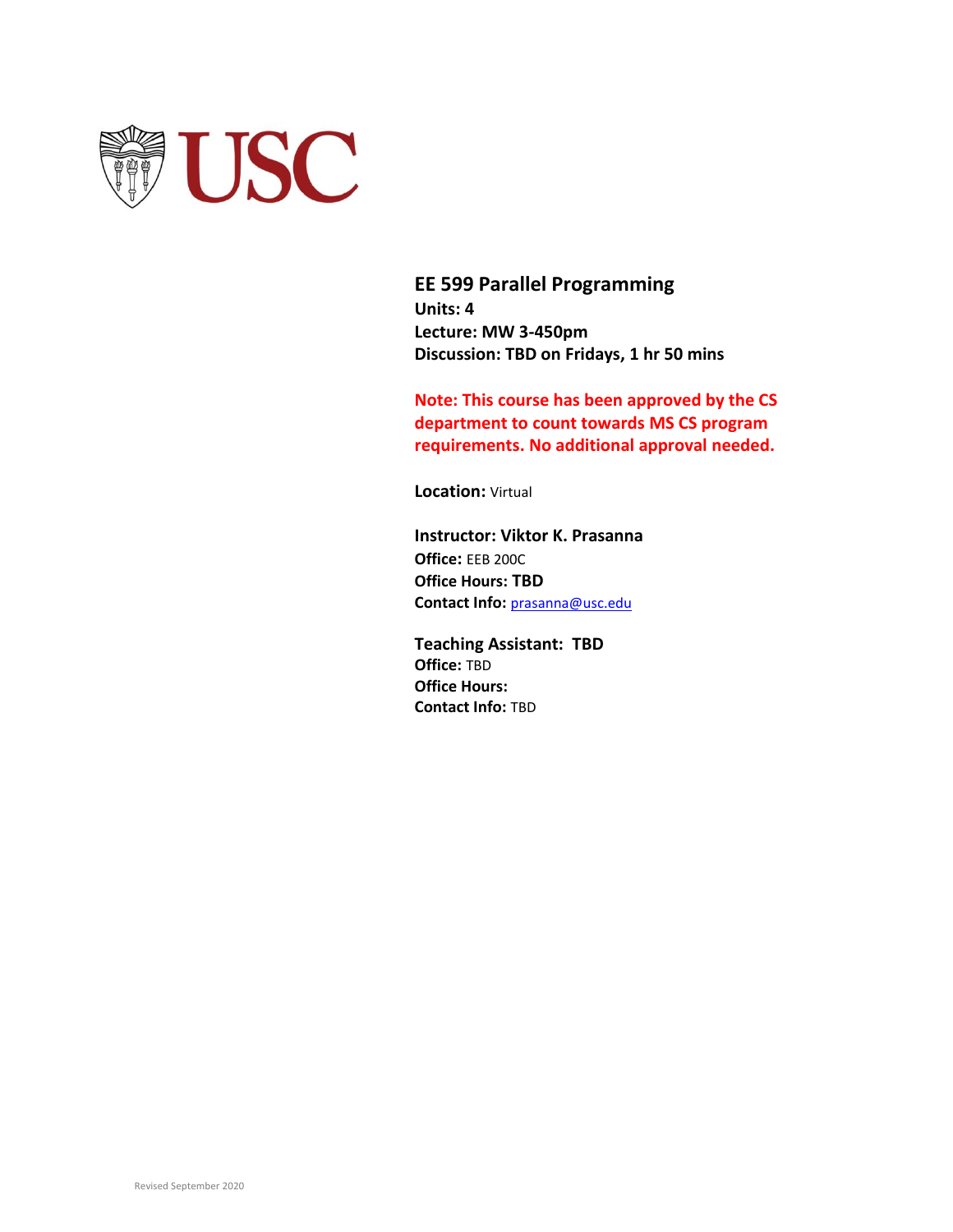# **Course Description**

This graduate level course focuses on parallel and distributed computing using various programming models.

Topics covered in this course will include parallel computation models, message passing and shared memory paradigms, data parallel programing, performance modeling and optimization, memory system optimization techniques, fine grained computation models and High Level Design Tools for programming parallel platforms, communication primitives, stream programming models, emerging heterogeneous computing and programming models.

This course will study the abstractions for parallel programming as well as provide students with hands-on experience with state-of-the-art parallel computing platforms and tools including large scale clusters, edge devices and data center scale platforms. A course project will enable students to study various computing platforms and design efficient parallel algorithms on them, evaluate their performance and learn performance tuning.

### **Learning Objectives and Outcomes**

- Understand the key parallel computational models
- Write parallel programs using message passing and shared memory paradigms
- Implement key algorithms using data parallel programming model
- Understand basic principles of performance modeling and optimization
- Understand memory system optimization techniques
- Implement key algorithms using fine grained computation models and High Level Design Tools
- Understand communication and coordination issues in parallel computing
- Implement key algorithms in a stream programming model
- Understand heterogeneous computing and programming models for accelerator enhanced parallel computation

Prerequisite(s): Background in high level programming (for ex. using C, C++) at the level of EE455x **Co-Requisite(s):** None

**Concurrent Enrollment:** None

**Recommended Preparation**: EE 457 or EE 451

### **Course Notes**

Copies of all course notes will be posted on Blackboard.

# **Required Readings and Supplementary Materials**

Portion of the course will be based on the later chapters in the book - Introduction to Parallel Computing, Grama, Karypis, Kumar, Gupta; 2nd Edition (January 1, 2003); Publisher: Pearson College Div; ISBN-10: 0201648652; ISBN-13: 978-0201648652. Recent research publications and survey articles will be used to covered advanced materials after the 6<sup>th</sup> week of the semester. This book has lot of materials; advanced materials regarding programming models and examples will be covered from this book. Details will be provided in the lectures as well as in the discussion sessions. A sample of relevant literature is included in the appendix.

### **Description and Assessment of Assignments**

This course will have a midterm and class project. There will also be 6-8 homework assignments as well as programming homeworks. Student accounts will be created on USC HPC GPU Cluster [\(https://carc.usc.edu/user-information/user-guides/high-performance-computing/using-gpus\)](https://carc.usc.edu/user-information/user-guides/high-performance-computing/using-gpus). For Cloud access, Amazon Web Services (AWS) and other educational services offered by cloud service providers (for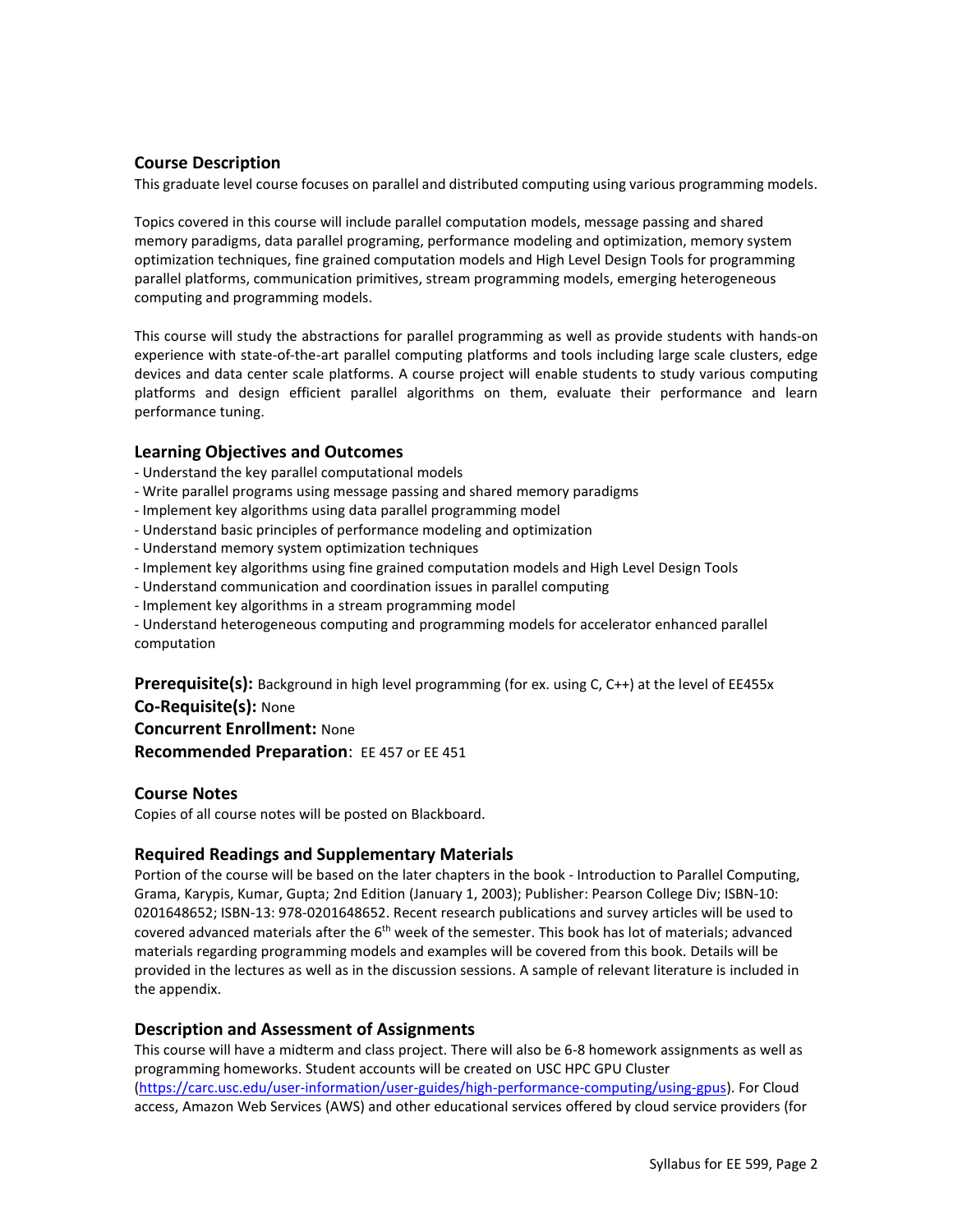example, AWS Educate, https://aws.amazon.com/education/awseducate/ ) that offer cloud access at no cost to the students will be employed. The class project will begin after the midterm and be broken into three phases:

Phase 1: entails problem definition and project proposal submission. Students will submit a written report (6-8 pages, single spaced) detailing the context, related work, problem definition, project hypothesis, tools to be used and evaluation methodology.

Phase 2: The students individually or in groups of upto 3 will design and implement the project using various software and tools covered in the discussion sessions, evaluate the performance of their design and fine tune the software if needed.

Phase 3: will include project presentation and reporting. It will include a required report (10-12 pages, single spaced) and class presentation (about 20 mins and 5 mins for Q and A using power point or other tools) that will be graded for both content and clarity. All students are expected to participate in the class presentation. If needed due to time constraints some presentations will be held outside of normal class times. Templates for presentation and the final report will be provided.

# **Project Grading Rubric**

The course project will be graded as follows:

Project Proposal: 30%

The project proposal will be assessed for context (10%), problem definition (20%), hypothesis (20%), software and tools to be used (50%).

Project Presentation: 20%

Presentation will be judged for both content (75%) and delivery (25%).

Final Report: 50%

The project final report will be assessed for description of the approach and design methodology (50%), results obtained (25%) and description and comparison with state of the art (25%).

# **Sample Projects**

1. Ray tracing is one of the cores algorithms used in the film and graphics industry to create realistic computer generated imagery. However, obtaining high quality images using ray tracing is computationally intensive.

The objective of this project is to identify opportunities for parallelization in the ray tracing algorithms and implement a parallel algorithm using programming tools and platforms studied in the course. The success of the project will be evaluated by comparing the performance of the parallel implementation against a baseline code using various performance metrics studied in the course. Implementations on CPU, GPU using heterogenous programming models and interfacing data parallel and task parallel approaches will also be studied.

2. Recently graph embedding techniques have been proposed for many machine learning applications including personalized recommendation systems. Throughput as well as latency are important metrics in implementing applications based on graph convolutional networks (GCN) used in graph embedding. Many techniques have been proposed for GCN training. GCN models can be deep and the input graphs can be very large. This project will explore techniques for parallelization using task and data parallel paradigms for both full batch and mini batch inference (embedding) and implement a complete application using accelerated GCN implementation.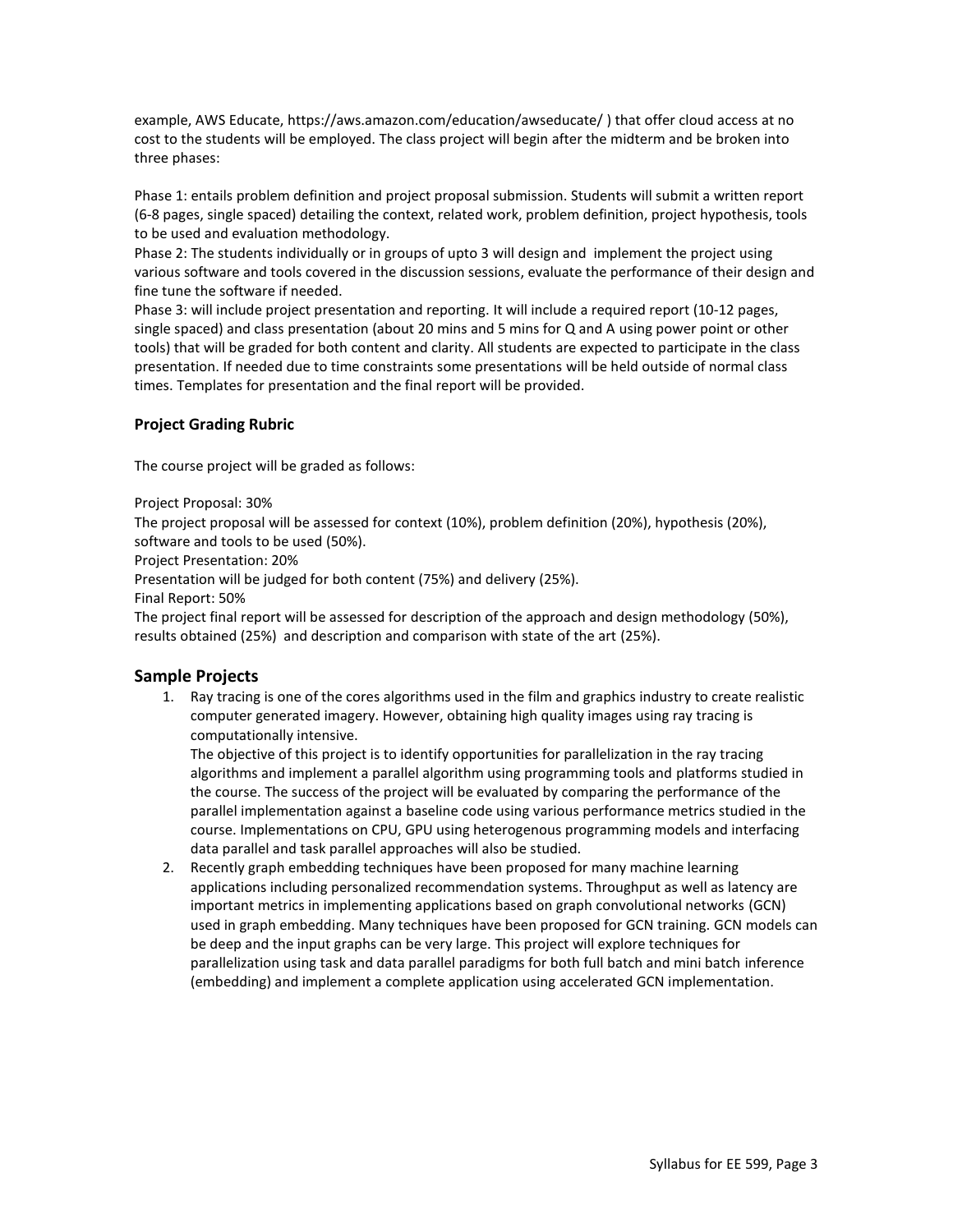# **Grading Breakdown**

| <b>Assignment</b>    | % of Grade |
|----------------------|------------|
| Homework             | 20%        |
| Programming Homework | 20%        |
| Midterm              | 30%        |
| Project              | 30%        |
| <b>TOTAL</b>         | 100%       |

## **Assignment Submission Policy**

Assignments will be submitted electronically on Blackboard. The file format will be C/C++ for CPU based programs and CUDA for GPU based programs. Late assignments will be accepted with penalty, 5% per day, unless otherwise announced.

### **Grading Timeline**

Homework and midterms will be graded and returned within 2 weeks. **Additional Policies**

None.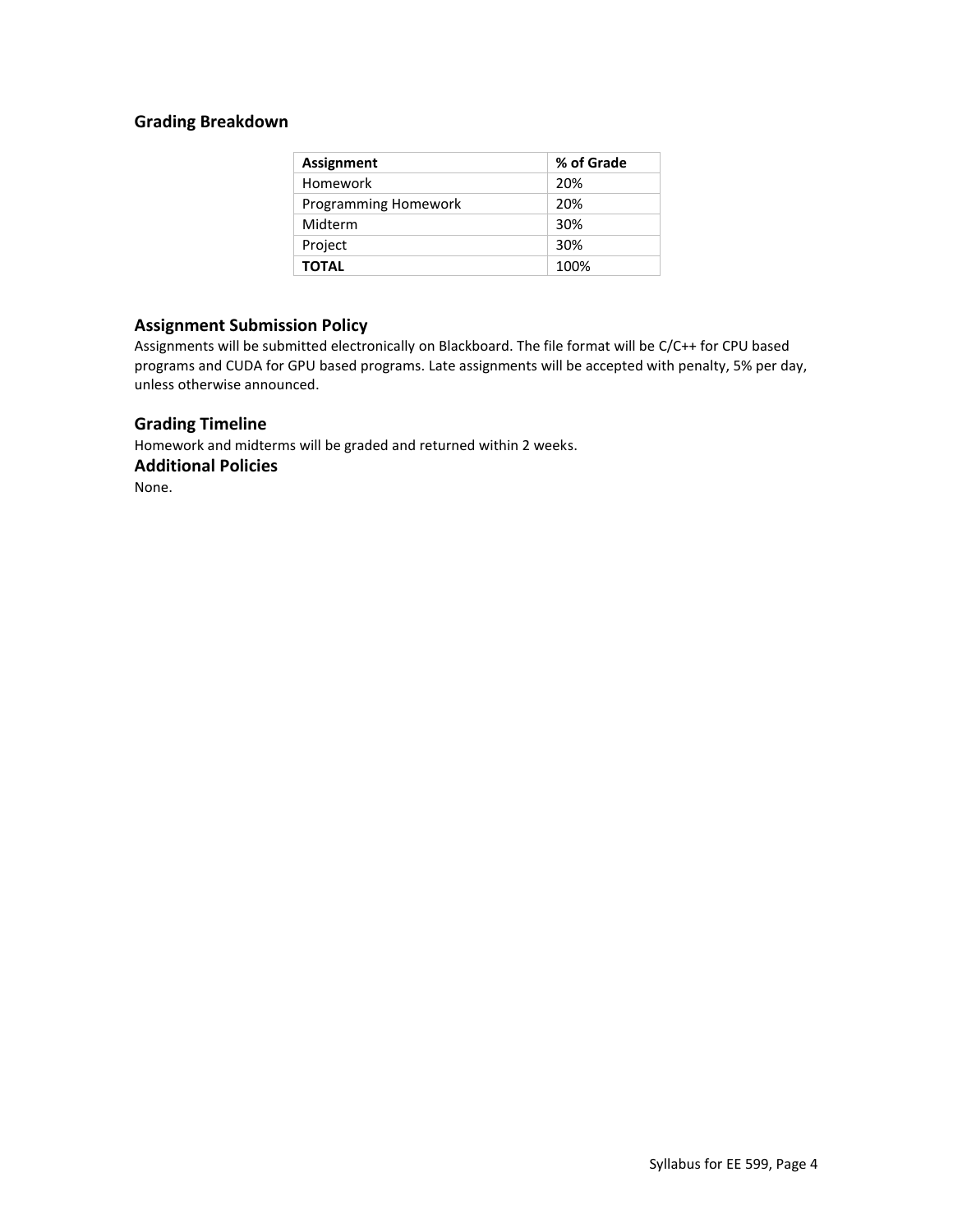# **Course Schedule: A Weekly Breakown\***

| Week           | <b>Topics/Daily</b><br><b>Activities</b>                                                                                                            | <b>Readings /</b><br><b>Homework</b>                                                     | <b>Discussion</b><br><b>Section</b>                    | Deliverable/<br><b>Due Dates</b>     |
|----------------|-----------------------------------------------------------------------------------------------------------------------------------------------------|------------------------------------------------------------------------------------------|--------------------------------------------------------|--------------------------------------|
| 1              | Introduction, Parallel Computation<br>Models (1): Parallel random access<br>models and variants, examples,<br>programming abstractions, simulations | Chapters 2.4.1<br>(Book suggested in<br>required reading)                                | Account setup<br>and lab<br>overview                   |                                      |
| $\overline{2}$ | Parallel Computation Models (2):<br>Synchronous and asynchronous models,<br>network models, performance analysis                                    | HW 1 out<br>Chapters 2.4.3-<br>2.4.5, 2.5-2.7                                            | <b>PRAM</b><br>examples and<br>analysis                |                                      |
| 3              | Shared Memory and Message Passing<br>programming models, illustrative<br>examples, OpenMP, MPI                                                      | HW 2 out<br>Chapters 6, 7                                                                | OpenMP<br>Programming<br>HW 1 out                      | HW 1 due                             |
| $\overline{4}$ | Data Parallel Programming: SIMT<br>models, programming abstractions and<br>examples, CUDA and related models                                        | HW 3 out<br>Chapter 2.3.1                                                                | <b>MPI</b><br>Programming<br>HW 2 out                  | HW 2 due                             |
| 5              | Performance Modeling and<br>Optimization of parallel programs, roof<br>line model, external memory and Logp<br>models.                              | Chapter5,<br>Appendix, item 3                                                            | <b>CUDA</b><br>programming<br>(1)                      | HW 3 due/ PHW 1<br>due               |
| 6              | Memory System Optimization (Data<br>Reuse, Data Layout, Replication for<br>Conflict Free Memory access)                                             | HW 4 out<br>Appendix, item 18                                                            | <b>CUDA</b><br>programming<br>(2)                      | PHW 1 due                            |
| $\tau$         | Fine Grained Computation Models -<br>use of HLS for application acceleration,<br>Systolic Arrays, space time<br>computation                         | HW <sub>5</sub> out<br>Appendix, item 11 -<br>chapter<br>10.2.3.<br>Appendix, items 4, 6 | <b>HLS</b><br>Programming<br>HW 3 out                  | HW 4 due/ PHW 2<br>due               |
| 8              | Communication bounds, trade offs and<br>parallel and distributed communication<br>avoiding algorithms                                               | HW 6 out<br>Appendix, item 20                                                            | Midterm<br>Review                                      | HW 5 due                             |
| 9              | Midterm / Introduction to Course<br>Project                                                                                                         |                                                                                          |                                                        | HW 6 due                             |
| 10             | Stream Programming Models,<br>Cloud programming, MapReduce and<br>high level models                                                                 | HW 7 out<br>Appendix, items 12,<br>13                                                    | Streaming<br>Programming,<br>Programming<br>HW 4 out   | PHW 3 due<br>Project Proposal<br>due |
| 11             | Heterogeneous Computing and<br>Programming Models (1): Accelerators,<br>interface mechanisms and performance<br>modeling.                           | Appendix, item 13                                                                        | Heterogeneous<br>Computing                             | HW 7 due                             |
| 12             | Heterogeneous Computing and<br>Programming Models. Extensions to<br>OpenMP for accelerated computing.<br>OpenCL, OPAE, Vitis, etc.                  | HW 8 out<br>Appendix, item 9,<br>19,                                                     | Heterogeneous<br>Computing,<br>Programming<br>HW 5 out | PHW 4 due                            |
| 13             | Advanced Topics (DSL, real-time<br>programming, PGAS, SYCL)                                                                                         | Appendix, items<br>15, 16, 17                                                            | Advanced<br>programming<br>topics                      | HW 8 due                             |
| 14             | <b>Additional Advanced Lecture Materials</b><br>(Parallel shortest path).                                                                           | Appendix item 21                                                                         | Advanced<br>programming<br>topics                      | PHW 5 due                            |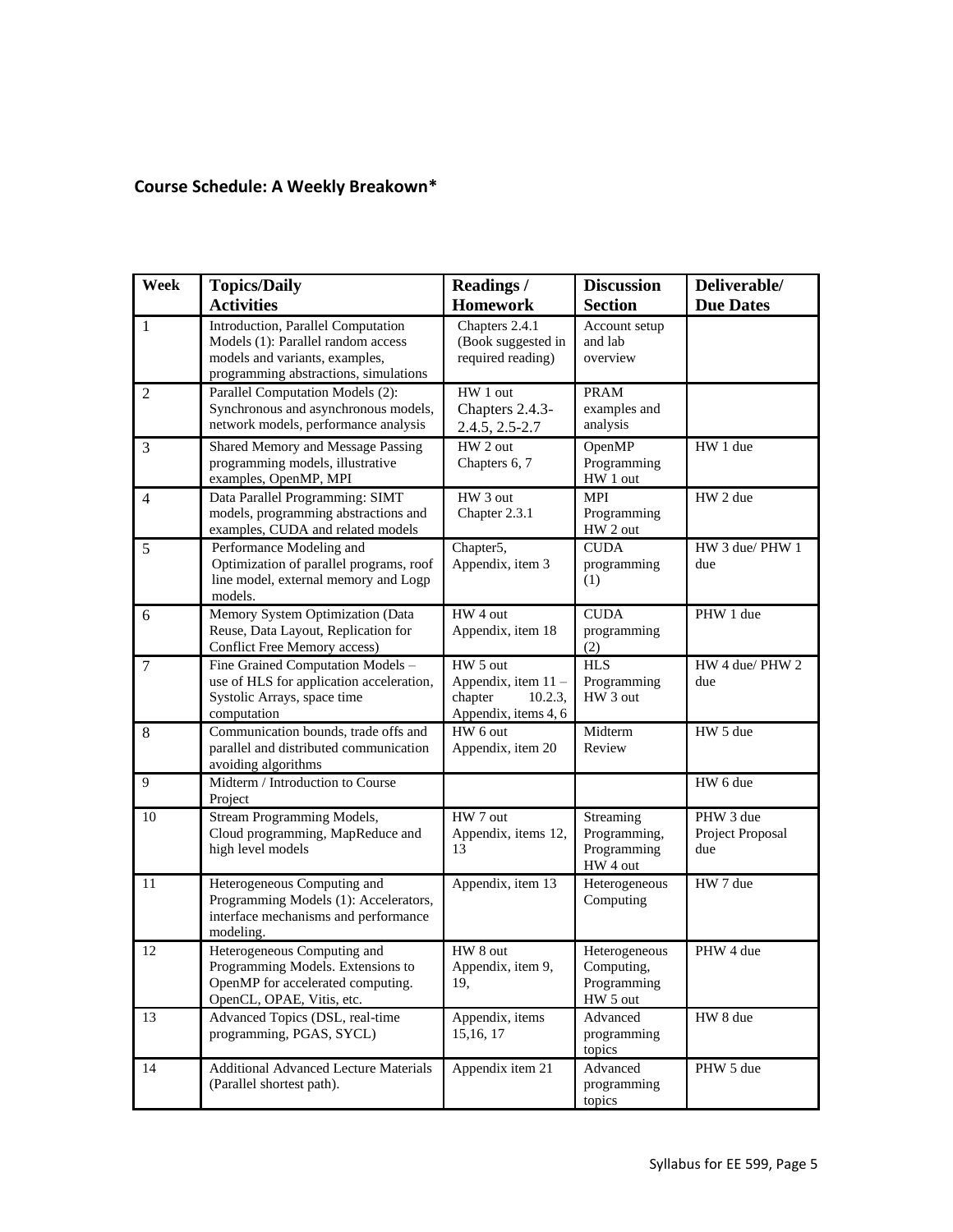| 15                             | Course Project Presentations or<br>Possible guest lecture from industry<br>(Microsoft, Intel, Apple, Google, etc.)<br>and national labs. | Course Project<br>Presentations<br>based on student<br>availability and<br>schedule or<br>Advanced<br>programming<br>topics |                                                                         |
|--------------------------------|------------------------------------------------------------------------------------------------------------------------------------------|-----------------------------------------------------------------------------------------------------------------------------|-------------------------------------------------------------------------|
| <b>FINAL</b><br>Exam<br>Period | Course Project Presentations based on<br>student schedule                                                                                |                                                                                                                             | Final report due<br>according to<br>University's final<br>exam schedule |

\*Student project presentations will be conducted as much as possible during the final exam period but as there is not enough time, we will allow to also schedule presentations during the last week. The actual schedule will depend on the number of projects and availability of the students during the final exam period. Based on this, additional topics in the reading list will be covered in the last week of the semester.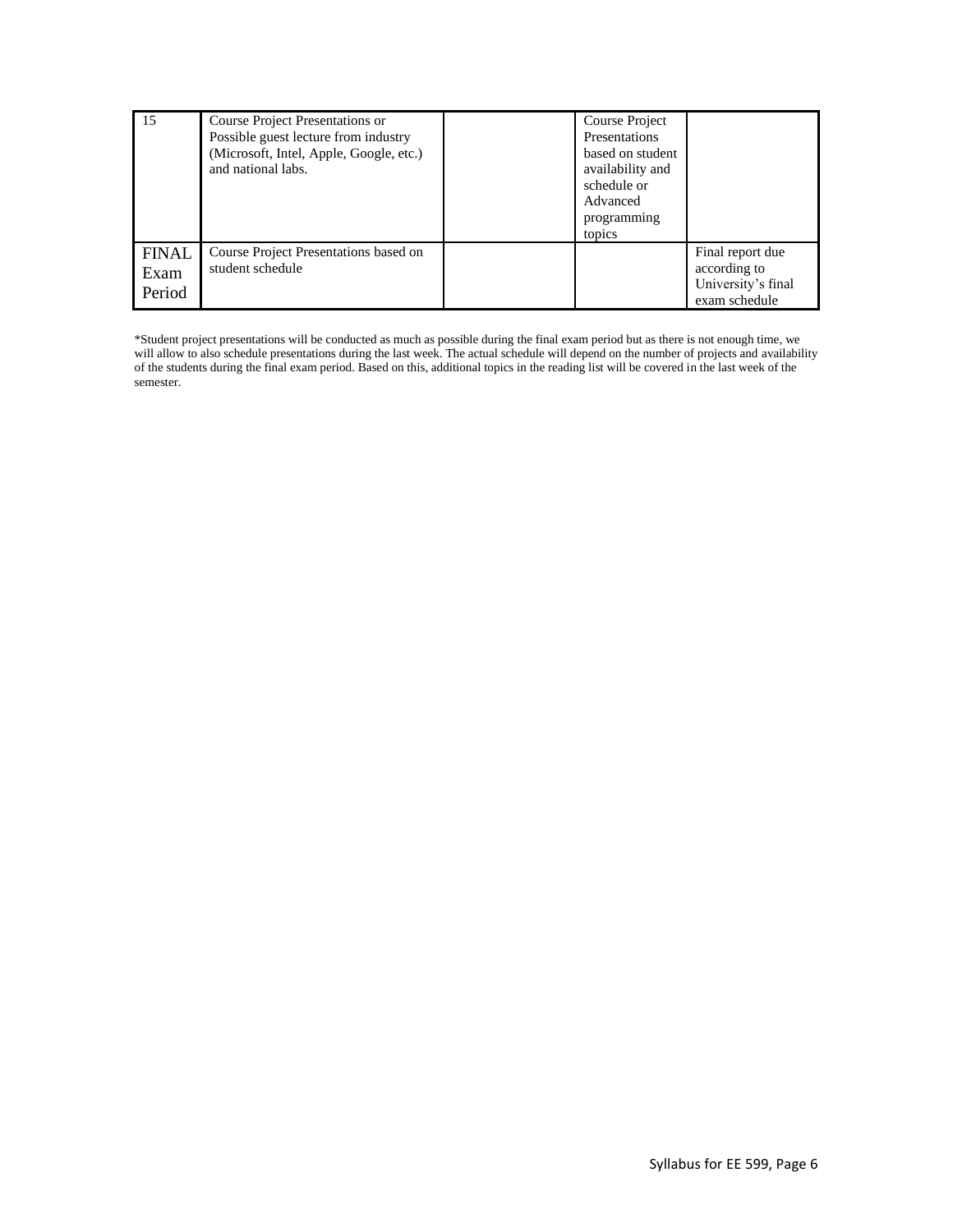## **Statement on Academic Conduct and Support Systems**

### **Academic Conduct:**

Plagiarism – presenting someone else's ideas as your own, either verbatim or recast in your own words – is a serious academic offense with serious consequences. Please familiarize yourself with the discussion of plagiarism in SCampus in Part B, Section 11, "Behavior Violating University Standards" [policy.usc.edu/scampus-part-b.](https://policy.usc.edu/scampus-part-b/) Other forms of academic dishonesty are equally unacceptable. See additional information in SCampus and university policies on scientific misconduct, [policy.usc.edu/scientific](http://policy.usc.edu/scientific-misconduct)[misconduct.](http://policy.usc.edu/scientific-misconduct)

### **Support Systems:**

*Student Health Counseling Services - (213) 740-7711 – 24/7 on call* [engemannshc.usc.edu/counseling](https://engemannshc.usc.edu/counseling/)

Free and confidential mental health treatment for students, including short-term psychotherapy, group counseling, stress fitness workshops, and crisis intervention.

*National Suicide Prevention Lifeline - 1 (800) 273-8255 – 24/7 on call*

#### [suicidepreventionlifeline.org](http://www.suicidepreventionlifeline.org/)

Free and confidential emotional support to people in suicidal crisis or emotional distress 24 hours a day, 7 days a week.

*Relationship and Sexual Violence Prevention Services (RSVP) - (213) 740-4900 – 24/7 on call* [engemannshc.usc.edu/rsvp](https://engemannshc.usc.edu/rsvp/)

Free and confidential therapy services, workshops, and training for situations related to gender-based harm[.](https://engemannshc.usc.edu/rsvp/)

### *Office of Equity and Diversity (OED) | Title IX - (213) 740-5086* [equity.usc.edu,](https://equity.usc.edu/) [titleix.usc.edu](http://titleix.usc.edu/)

Information about how to get help or help a survivor of harassment or discrimination, rights of protected classes, reporting options, and additional resources for students, faculty, staff, visitors, and applicants. The university prohibits discrimination or harassment based on the following protected characteristics: race, color, national origin, ancestry, religion, sex, gender, gender identity, gender expression, sexual orientation, age, physical disability, medical condition, mental disability, marital status, pregnancy, veteran status, genetic information, and any other characteristic which may be specified in applicable laws and governmental regulation[s.](http://sarc.usc.edu/)

*Bias Assessment Response and Support - (213) 740-2421*

[studentaffairs.usc.edu/bias-assessment-response-support](https://studentaffairs.usc.edu/bias-assessment-response-support/)

Avenue to report incidents of bias, hate crimes, and microaggressions for appropriate investigation and response[.](https://studentaffairs.usc.edu/bias-assessment-response-support/)

# *The Office of Disability Services and Programs - (213) 740-0776*

### [dsp.usc.edu](http://dsp.usc.edu/)

Support and accommodations for students with disabilities. Services include assistance in providing readers/notetakers/interpreters, special accommodations for test taking needs, assistance with architectural barriers, assistive technology, and support for individual needs[.](http://dsp.usc.edu/)

*USC Support and Advocacy - (213) 821-4710* [studentaffairs.usc.edu/ssa](https://studentaffairs.usc.edu/ssa/)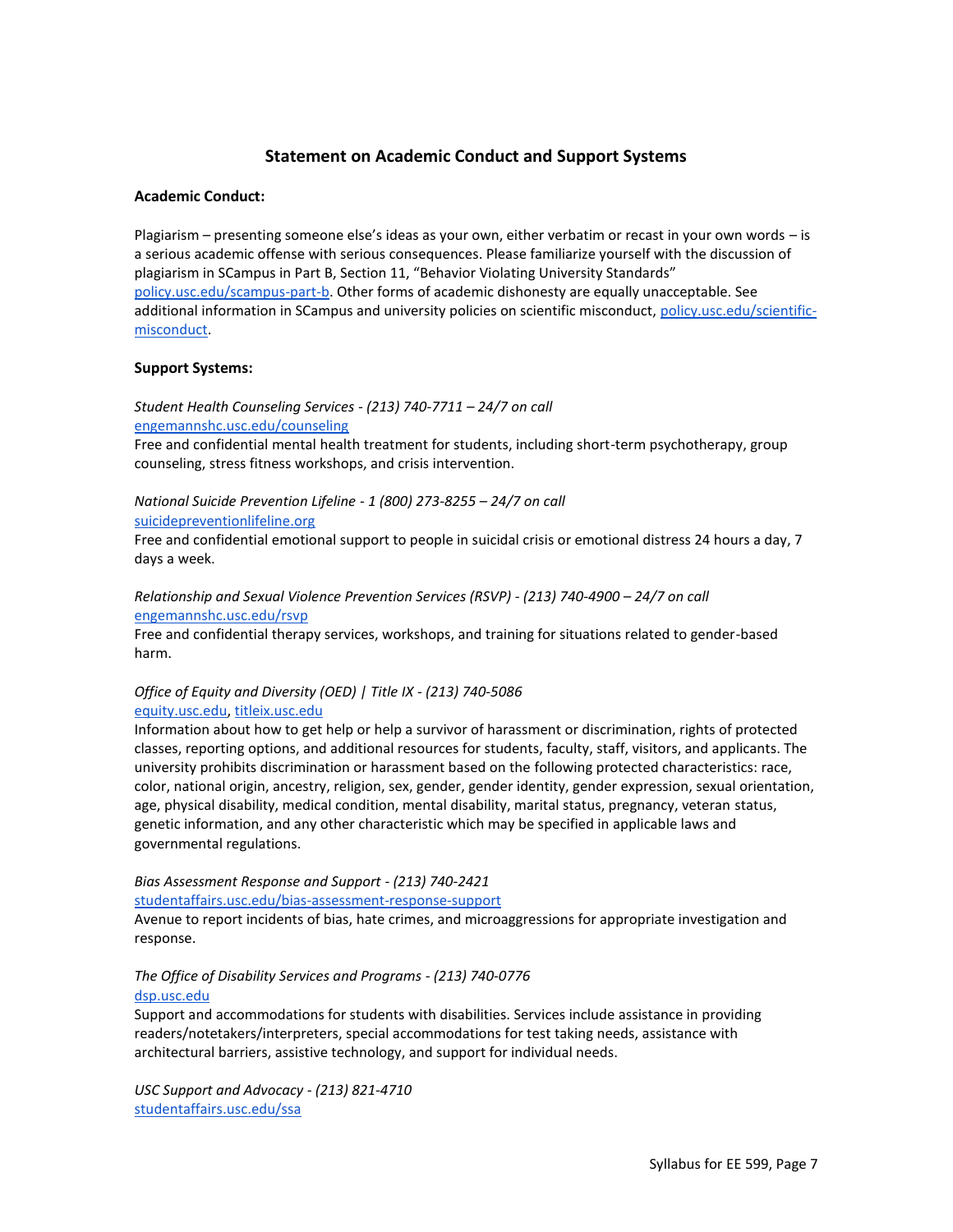Assists students and families in resolving complex personal, financial, and academic issues adversely affecting their success as a student.

*Diversity at USC - (213) 740-2101*

[diversity.usc.edu](https://diversity.usc.edu/)

Information on events, programs and training, the Provost's Diversity and Inclusion Council, Diversity Liaisons for each academic school, chronology, participation, and various resources for students.

*USC Emergency - UPC: (213) 740-4321, HSC: (323) 442-1000 – 24/7 on call*  [dps.usc.edu,](http://dps.usc.edu/) [emergency.usc.edu](http://emergency.usc.edu/)

Emergency assistance and avenue to report a crime. Latest updates regarding safety, including ways in which instruction will be continued if an officially declared emergency makes travel to campus infeasible.

*USC Department of Public Safety - UPC: (213) 740-6000, HSC: (323) 442-120 – 24/7 on call*  [dps.usc.edu](http://dps.usc.edu/) Non-emergency assistance or information.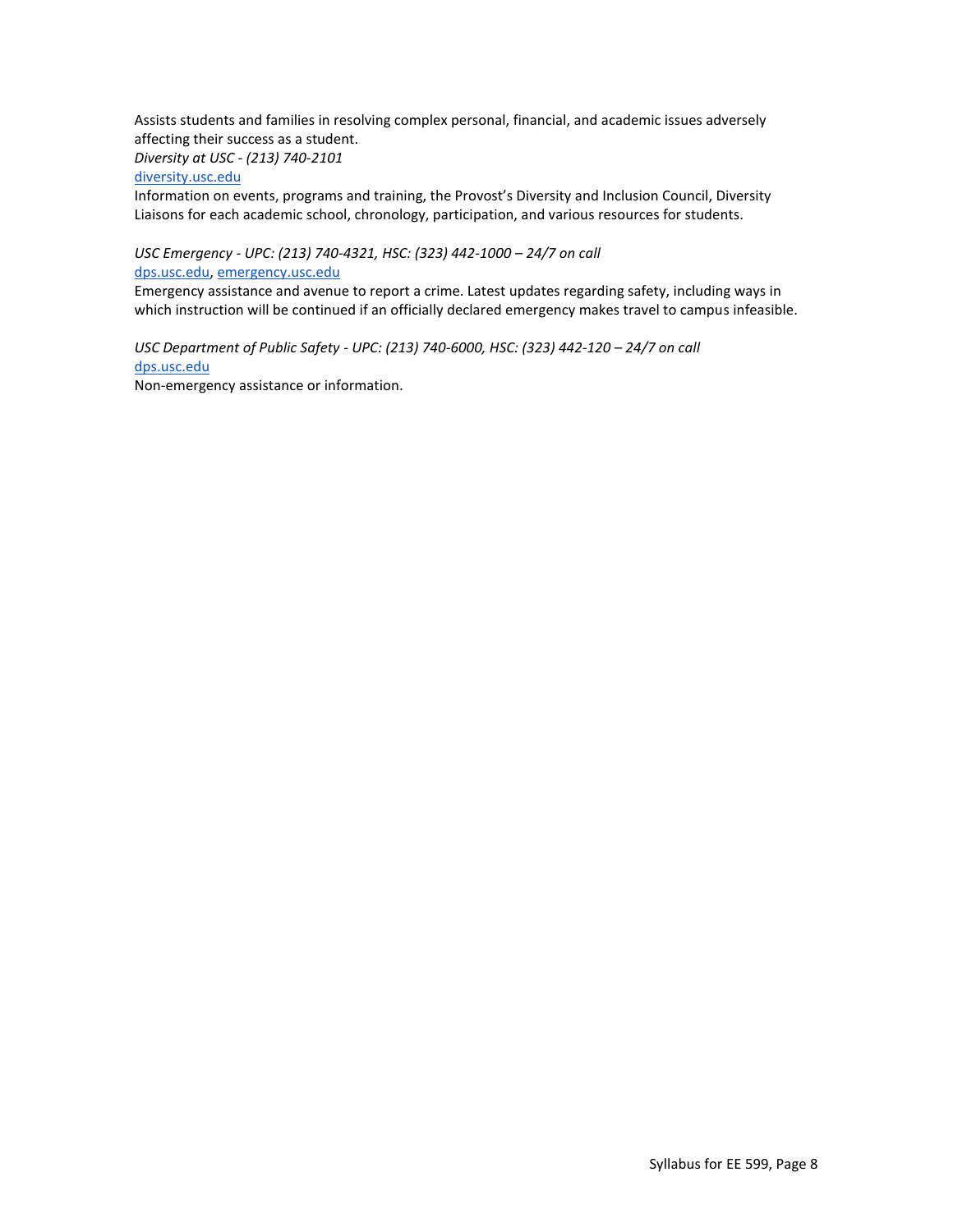# **Appendix – Sample materials from Relevant Literature**

- 1. Hai Jin, Wenchao Wu, Xuanhua Shi, Ligang He, and Bing B. Zhou. "TurboDL: Improving CNN Training on GPU with Fine-grained Multi-streaming Scheduling." *IEEE Transactions on Computers* (2020).
- 2. Ta-yang Wang, Ajitesh Srivastava and Viktor K. Prasanna, "A Framework for Task Mapping onto Heterogeneous Platforms." IEEE HPEC 2020.
- 3. Yu Jung Lo, Samuel Williams, Brian Van Straalen, Terry J. Ligocki, Matthew J. Cordery, Nicholas J. Wright, Mary W. Hall, and Leonid Oliker. "Roofline model toolkit: A practical tool for architectural and program analysis." In International Workshop on Performance Modeling, Benchmarking and Simulation of High Performance Computer Systems, pp. 129-148. Springer, Cham, 2014.
- 4. Zhi-Gang Liu, Paul N. Whatmough, and Matthew Mattina. "Systolic Tensor Array: An Efficient Structured-Sparse GEMM Accelerator for Mobile CNN Inference." *IEEE Computer Architecture Letters* 19, no. 1 (2020): 34-37.
- 5. Wonchan Lee, Manolis Papadakis, Elliott Slaughter, and Alex Aiken. "A constraint-based approach to automatic data partitioning for distributed memory execution." In Proceedings of the International Conference for High Performance Computing, Networking, Storage and Analysis, pp. 1-24. 2019.
- 6. Chen, Peng, Mohamed Wahib, Shinichiro Takizawa, Ryousei Takano, and Satoshi Matsuoka. "A versatile software systolic execution model for GPU memory-bound kernels." In Proceedings of the International Conference for High Performance Computing, Networking, Storage and Analysis, pp. 1-81. 2019.
- 7. Abdelrahman, Tarek S. "Cooperative Software-hardware Acceleration of K-means on a Tightly Coupled CPU-FPGA System." *ACM Transactions on Architecture and Code Optimization (TACO)* 17.3 (2020): 1-24.
- 8. Kangas, Niko. "A Comparison of High-Level Synthesis and Traditional RTL in Software and FPGA Design." (2020).
- 9. Kathail, Vinod. "Xilinx Vitis Unified Software Platform." *The 2020 ACM/SIGDA International Symposium on Field-Programmable Gate Arrays*. 2020.
- 10. De Matteis, Tiziano, Johannes de Fine Licht, Jakub Beránek, and Torsten Hoefler. "Streaming Message Interface: High-performance distributed memory programming on reconfigurable hardware." In Proceedings of the International Conference for High Performance Computing, Networking, Storage and Analysis, pp. 1-33. 2019.
- 11. Kastner, Ryan, Janarbek Matai, and Stephen Neuendorffer. "Parallel programming for FPGAs." arXiv preprint arXiv:1805.03648 (2018).
- 12. de Assuncao MD, da Silva Veith A, Buyya R. Distributed data stream processing and edge computing: A survey on resource elasticity and future directions. Journal of Network and Computer Applications. 2018 Feb 1;103:1-7.
- 13. Alam, Md Imran, Manjusha Pandey, and Siddharth S. Rautaray. "A comprehensive survey on cloud computing." International Journal of Information Technology and Computer Science 2.2 (2015): 68- 79.
- 14. Mittal, Sparsh, and Jeffrey S. Vetter. "A survey of CPU-GPU heterogeneous computing techniques." ACM Computing Surveys (CSUR) 47.4 (2015): 1-35.
- 15. Portugal, Ivens, Paulo Alencar, and Donald Cowan. "A preliminary survey on domain-specific languages for machine learning in big data." 2016 IEEE International Conference on Software Science, Technology and Engineering (SWSTE). IEEE, 2016.
- 16. Kirsch, Christoph M., and Raja Sengupta. "The evolution of real-time programming." Handbook of Real-Time and Embedded Systems (2006): 11-1.
- 17. Alpay, Aksel, and Vincent Heuveline. "SYCL beyond OpenCL: The architecture, current state and future direction of hipSYCL." Proceedings of the International Workshop on OpenCL. 2020.
- 18. Panda, Preeti Ranjan, et al. "Data and memory optimization techniques for embedded systems." ACM Transactions on Design Automation of Electronic Systems (TODAES) 6.2 (2001): 149-206.
- 19. Cross-Platform, F. P. G. A., and Application Developers. "Simplify Software Integration for FPGA Accelerators with OPAE."